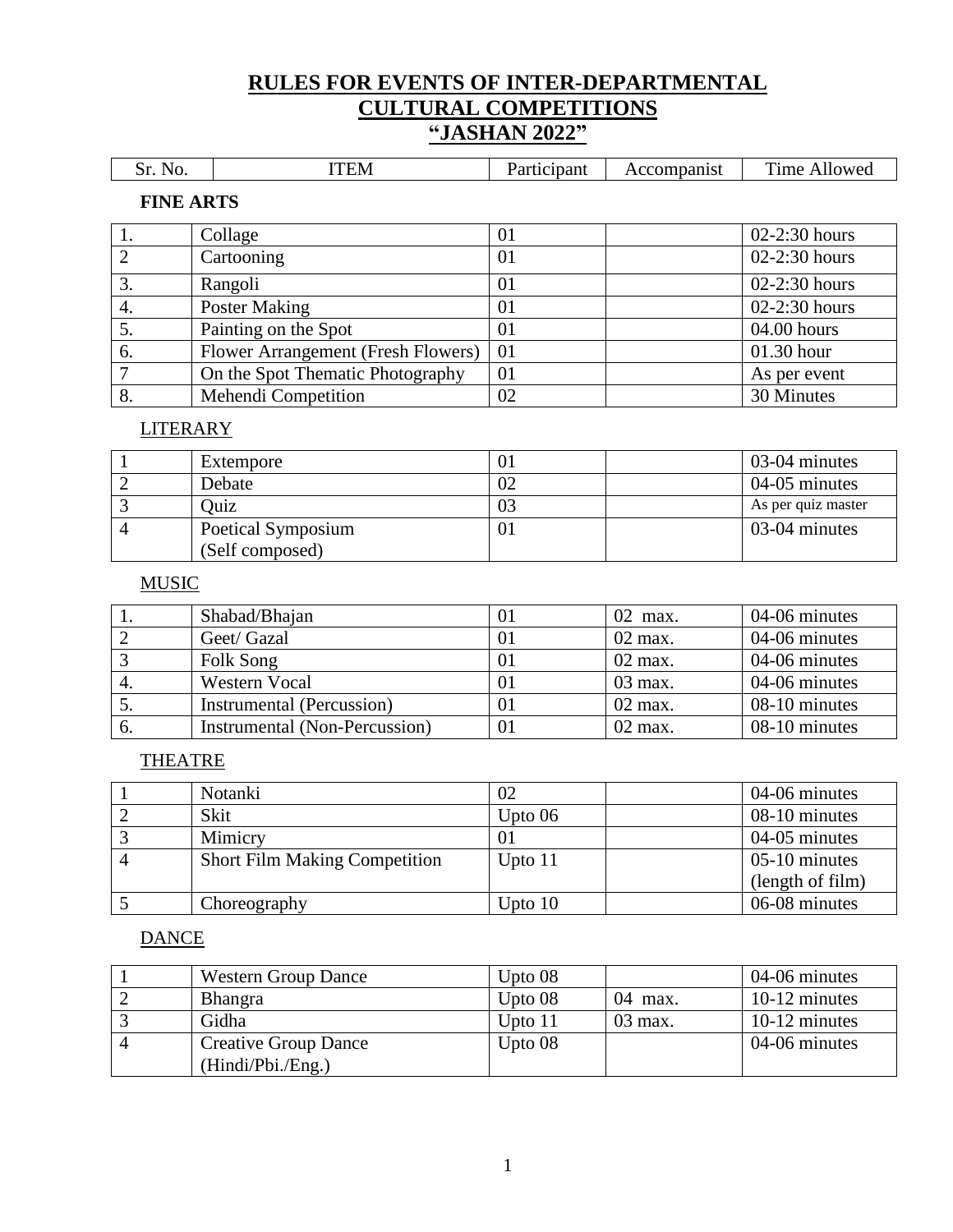#### GURU NANAK DEV UNIVERSITY,AMRITSAR OFFICE, DEAN STUDENTS' WELFARE **JASHAN - 2022**

## **RULES AND REGULATIONS**

(These Rules and Regulations are subject to alteration)

- 1. Participation in the competitions is open to all bonafide students studying in the teaching departments including full time research fellows of Guru Nanak Dev University (Campus) Amritsar.
- 2. There will be one entry from each department for each event, (except informal events)
- 3. Entries will be accepted with complete details as per the prescribed performa, duly signed by Head of Department. The name of participants should be final  $\&$  certificate would be issued to the winner based on the same list. In case of any change of the participants it must be intimated to the office of DSW immediately.
- 4. On the spot entry will not be entertained.
- 5. Minimum four Entries are required for conducting each event. In case of less than 4 Entries, the event will not be held. **\*In case of "short film competition", if the number of teams is less than 3, marks will not be added to**

**the total score, and only trophies and certificates will be awarded to the individual.** 

- 6. The decision of the judges for all the events will be final.
- 7. Participants are advised to carry their identity Cards for verification, as and when required.
- 8. The Dean, Students' Welfare may reschedule the programme on account of unavoidable circumstances.
- 9. The Dean, Students' Welfare will appoint Stage Secretary/s to conduct the competitions and make announcements. All the students interested can contact the DSW office.
- 10. It will be the responsibility of the Department concerned to ensure that the team reports for various events on time and as per order announced by the organizers. There will be no change in the order of the teams for competition. In an emergent case the final decision will be taken by the Teacher Incharge in consultation with DSW.
- 11. Only three calls will be given during which the concerned team/teams will have to report at stage, failing which the team will lose its rights to compete. If the second team is also absent then the next team will be called to report as above and so on. It will be the responsibility of the Teacher In-charges to keep their teams ready for competitions according to the announcement made from the stage.
- 12 The participants must bring their own special musical instruments or other special items required for different items. The accompanists, if required, will have to be arranged by the participating teams to the extent of maximum number indicated in the rules.
- 13. The Dean, Students' Welfare will appoint and keep ready a panel of two/three judges for the judgment of the competition of various events.
- 14. One teacher of the each department will be present during the cultural programmes.
- 15. The final list of the competing items would be displayed in the office of Dean, Students' Welfare and also near the venue of the programme.
- 16. Disciplinary action will be taken against any participant indulging in any type of vulgarity during performance.
- 17. **Only basic lights/sound will be provided and no extra lights/effects will be allowed**.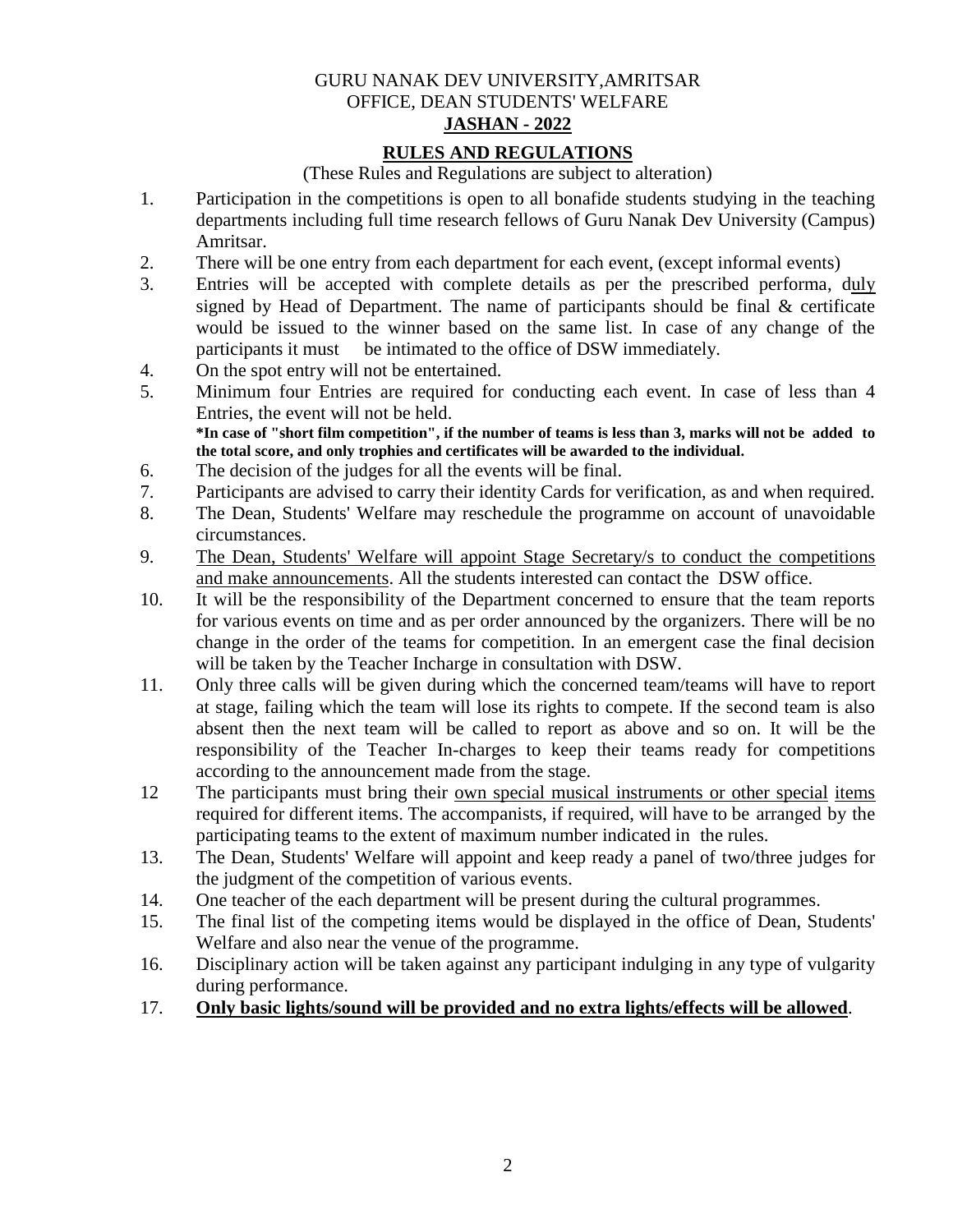## **AWARDS AND PRIZES**

(a) Performance of different individuals/ teams will be adjudged only as First, Second and Third. There will be best individual's awards as Mr. & Ms. (Jashan) on the basis of overall best performance.

| <b>EVENT</b>       | <b>OVERALL TROPHIES</b> |     | Mr./Ms JASHAN |      |      |     |
|--------------------|-------------------------|-----|---------------|------|------|-----|
|                    |                         | 2na | 3rd           | l st | י∩מ? | 3rd |
| <b>Solo Event</b>  |                         |     |               |      |      |     |
| <b>Group Event</b> |                         |     |               |      |      |     |

(b) The marks for overall trophies/ Mr. & Ms Jashan will calculated as ;

(c) The Number and nature of awards/prizes may be changed with the consent of Dean, Students' Welfare.

#### **TROPHIES**

Overall trophies will be awarded to the Departments for the First, Second and Third positions.

#### **DISCIPLINE**

It is expected that all participants will maintain the dignity and decorum of the competitions on all occasion. If the behavior of any team is found contrary to the objective of the competitions i.e. found guilty of misbehavior, mis-conduct or indiscipline regarding any issue including the judgment, it shall be debarred from participation.

#### **JUDGEMENT APPEALS**

The participants are requested to carefully study the rules and regulations for various events. The decision of the judges appointed for different events shall be final. It is expected that their judgment will be respected. In case of any dissatisfaction, the matter may be referred to the Dean, Students' Welfare. **The students can submit their objection in writing with a fee of Rs 500/- to Dean, Students Welfare** before the declaration of results for that item.. No appeal shall be entertained against the decision of the Grievances Committee.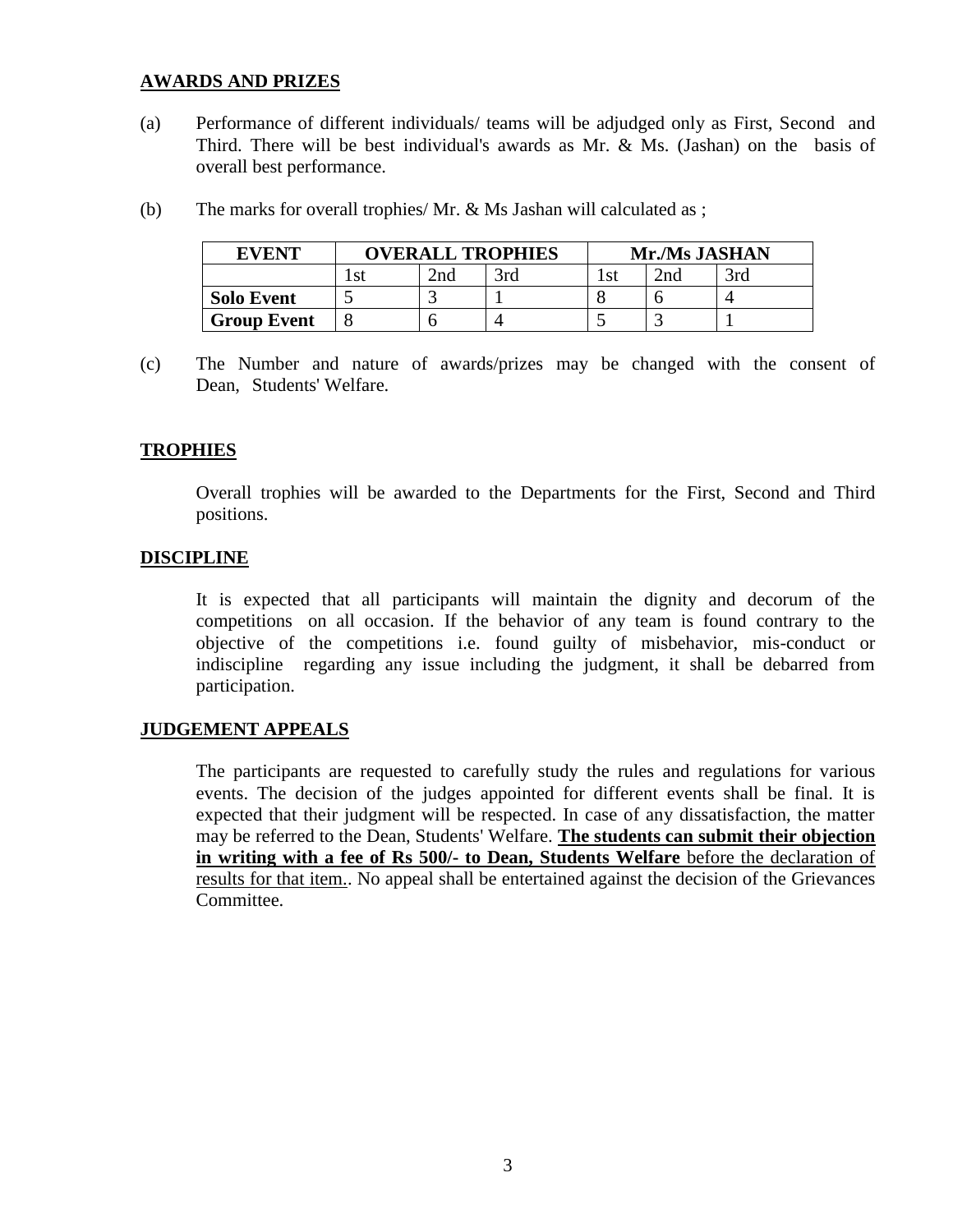# **RULES FOR EVENTS OF INTER-DEPARTMENT CULTURAL COMPETITIONS JASHAN 2022**

## 1. *FINE ARTS*

**(a) Collage**

Participant: 01 Time 02-2.30 Hrs.

 $\triangleright$  Participants will bring their own materials and scissors are not allowed for cutting.

#### **(b) Cartooning**

Participant: 01 Time 02-2.30 Hrs.

 $\triangleright$  Theme/subject will be given on the spot.

## **(c) Rangoli**

Participant: 01 Time 02-2.30 Hrs.

- $\triangleright$  Event will be conducted on the spot for given theme.
- $\triangleright$  Participants will bring their own material/s.

## **(d) Poster Making**

Participant: 01 Time 02-2.30 Hrs.

 $\triangleright$  Event will be conducted on the spot on a given subject/theme.

## **(e) On the Spot Thematic Photography**

Participant: 1

- $\triangleright$  Item will be conducted on the spot on a given theme.
- $\triangleright$  Participants shall bring their own material.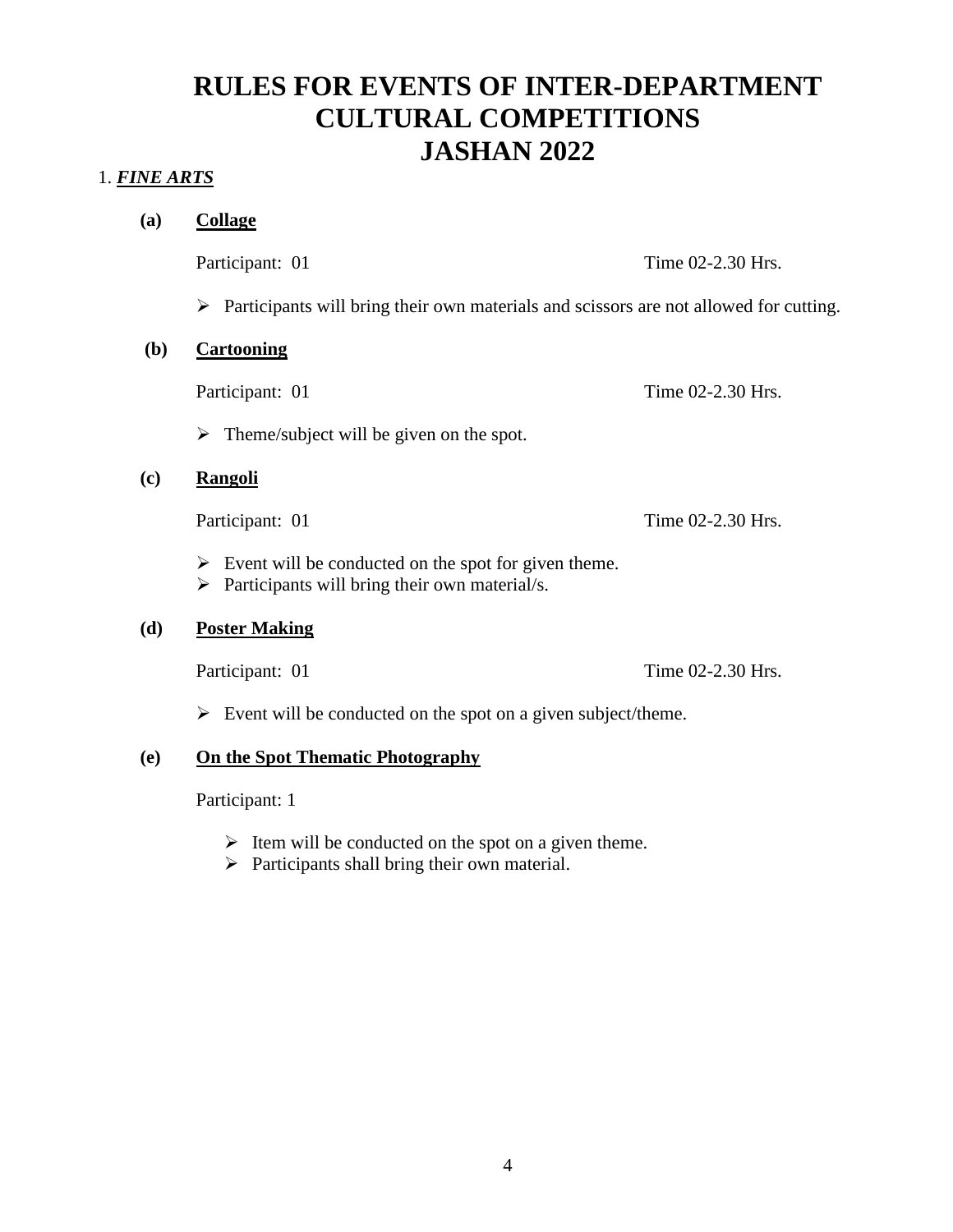## **(f) Flower Arrangement (Fresh Flowers)**

## Participant: 1 Time 01.30 Hrs.

- $\triangleright$  It has to be an on the spot arrangement.
- Artificial flowers are not allowed in Fresh Flower arrangement event.
- $\triangleright$  Only natural painted plants/materials should be used.
- $\triangleright$  No dried plant material, logs or wings are allowed with Fresh Flower Arrangement.
- $\triangleright$  Thermocol cut in a decorative shape with flowers mounted on it superficially are not allowed.
- $\triangleright$  The participants have to bring their own materials (stapler with pins, chart paper, thread roll, glue stick etc.) as required including the flowers.
- $\triangleright$  The participant has to assign/give a theme/slogan/quotation to their Decorative item.

## **(g) Painting on the Spot**

Participant: 01 Time 04.00 Hrs.

- $\triangleright$  The Event will be conducted on the spot on the given theme/subject.
- $\triangleright$  A-1 sized sheet (23.4" x 33.1") will be used.
- > Painting can be done in oil, water, poster or pastel colours.

#### **(h) Mehendi Competition**

Participant: 02 Time 30 Minutes

- $\triangleright$  Team consist of two members (One participant and one model)
- $\triangleright$  Theme would be provided on the spot.
- $\triangleright$  Participant will bring their own material

#### **Note :**

**No extra time will be given even if a candidate participating in more than one event.**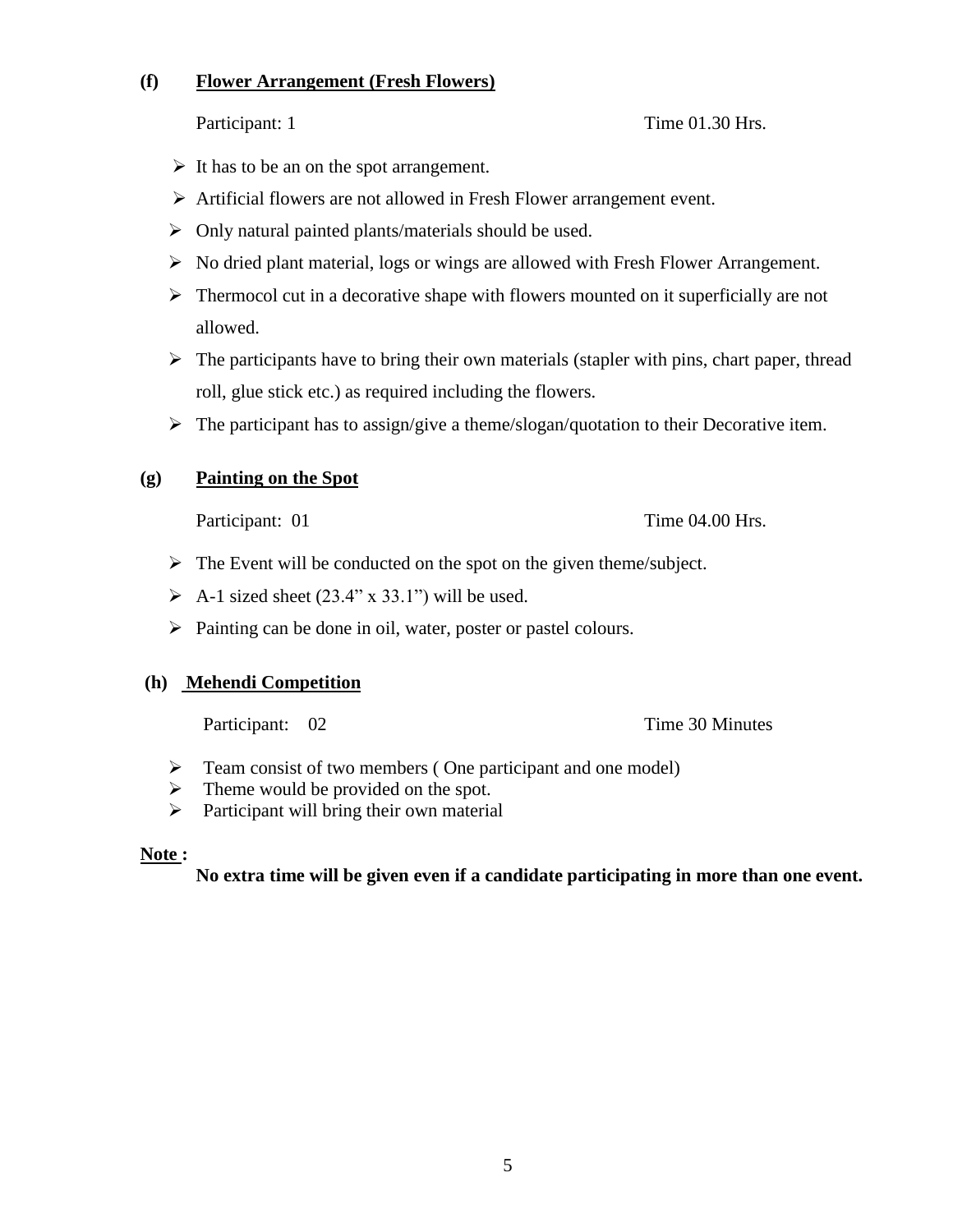## 2. *LITERARY*

#### (a) **Extempore**

Participant: 01 Time 03-04 Min.

- $\triangleright$  The topics will be given two minutes before the start of the competition.
- $\triangleright$  The item shall be either prose or poetry but not a song

#### (b) **Debate (Punjabi/Hindi/English/Urdu)**

Participant: 02 Time 04-05 Min.

 $\triangleright$  The subject for the debate will be announced 24 hours prior to the competition. One competitor from each department will speak for and other against the motion.

## (c) **Quiz**

Participant: 03

- $\triangleright$  There may be a written preliminary round and 04/05 teams will be selected for the final.
- $\triangleright$  The finals will be oral only.
- $\triangleright$  The specific rules regarding evaluation procedure, time or reply a particular question and the type of round will be given before the actual start of the competition.
- $\triangleright$  The Quiz master's decision will be final for this competition.

#### (d) **Poetical Symposium**

Participant: 01 Time 03-04 Min.

- $\triangleright$  The poem must be self composed, original and certified by the Head of the Department to be such
- The poem should be submitted to the Dean Students' Welfare office before the performance

#### **Note:-**

The contents in all the events mentioned above should not be vulgar/cheap/objectionable to the religious sentiments of any community.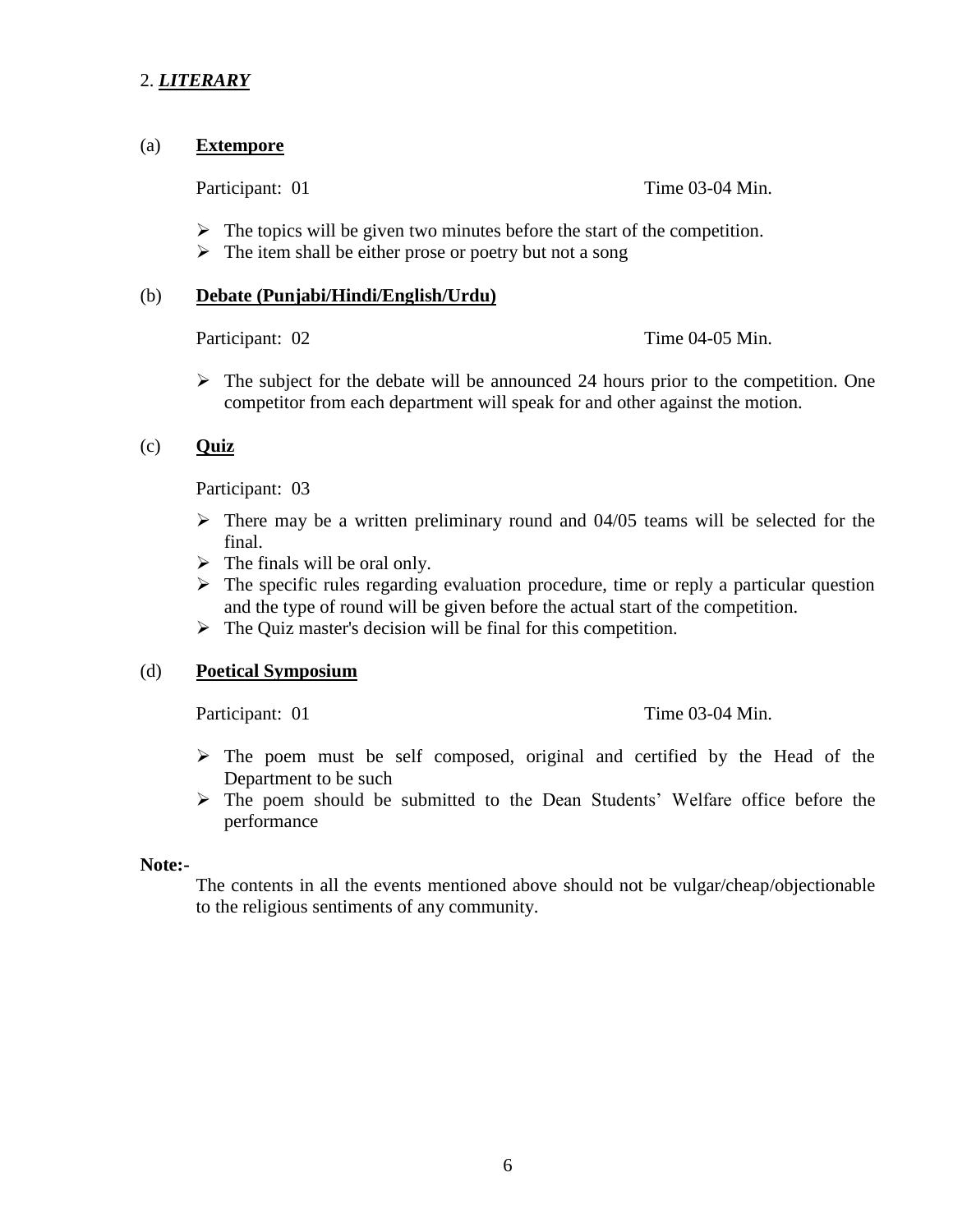# 3. *MUSIC*

| (a)    | Shabad/Bhajan                                             |                                                                                                                                                            |                 |  |  |  |  |  |
|--------|-----------------------------------------------------------|------------------------------------------------------------------------------------------------------------------------------------------------------------|-----------------|--|--|--|--|--|
|        | Participant: 01                                           | Accompanists: 2 max                                                                                                                                        | Time 04-06 Min. |  |  |  |  |  |
|        | ➤<br>and general impression etc                           | $\triangleright$ Only non-film folk shabad/bhajan can be presented.<br>Judgments will be made on the qualities like singing, raag, swara, taal composition |                 |  |  |  |  |  |
| (b)    | <b>Geet/ Gazal</b>                                        |                                                                                                                                                            |                 |  |  |  |  |  |
|        |                                                           | Participant: 01 Accompanists: 2 max                                                                                                                        | Time 04-06 Min. |  |  |  |  |  |
|        | $\triangleright$ It may or may not be film song.          | $\triangleright$ Any geet/gazal of light classical form will be allowed.                                                                                   |                 |  |  |  |  |  |
| (c)    | <b>Folk Song</b>                                          |                                                                                                                                                            |                 |  |  |  |  |  |
|        | Participant: 01                                           | Accompanists: 2 max                                                                                                                                        | Time 04-06 Min. |  |  |  |  |  |
|        |                                                           | $\triangleright$ Any folk song of Indian form is allowed in this category.                                                                                 |                 |  |  |  |  |  |
| (d)    | <b>Western Vocal</b>                                      |                                                                                                                                                            |                 |  |  |  |  |  |
|        | Participant: 01                                           | Accompanists: 3 max                                                                                                                                        | Time 04-06 Min. |  |  |  |  |  |
|        |                                                           | $\triangleright$ Any Western song of Indian/Western form is allowed in this category.                                                                      |                 |  |  |  |  |  |
| (e)    | <b>Instrumental (Percussion)</b>                          |                                                                                                                                                            |                 |  |  |  |  |  |
|        | Participant: 01                                           | Accompanists: 3 max                                                                                                                                        | Time 08-10 Min. |  |  |  |  |  |
|        | $\triangleright$ Use of Keyboard is not allowed.<br>➤     | $\triangleright$ Time for Stage/Instruments Setting: Upto 5 Minutes<br>Item can be presented in either Hindustani, Karnatic, Western or Folk style         |                 |  |  |  |  |  |
| (f)    | <b>Instrumental (Non-Percussion)</b>                      |                                                                                                                                                            |                 |  |  |  |  |  |
|        | Participant: 01                                           | Accompanists: 3 max                                                                                                                                        | Time 08-10 Min. |  |  |  |  |  |
|        | ➤<br>$\triangleright$ Use of Keyboard is not allowed<br>➤ | Time for Stage/Instruments Setting: Upto 5 Minutes<br>Item can be presented in either Hindustani, Karnatic, Western or Folk style                          |                 |  |  |  |  |  |
| Note:- |                                                           |                                                                                                                                                            |                 |  |  |  |  |  |

The items in all the events mentioned above should not be vulgar/cheap/objectionable to the religious sentiments of any community.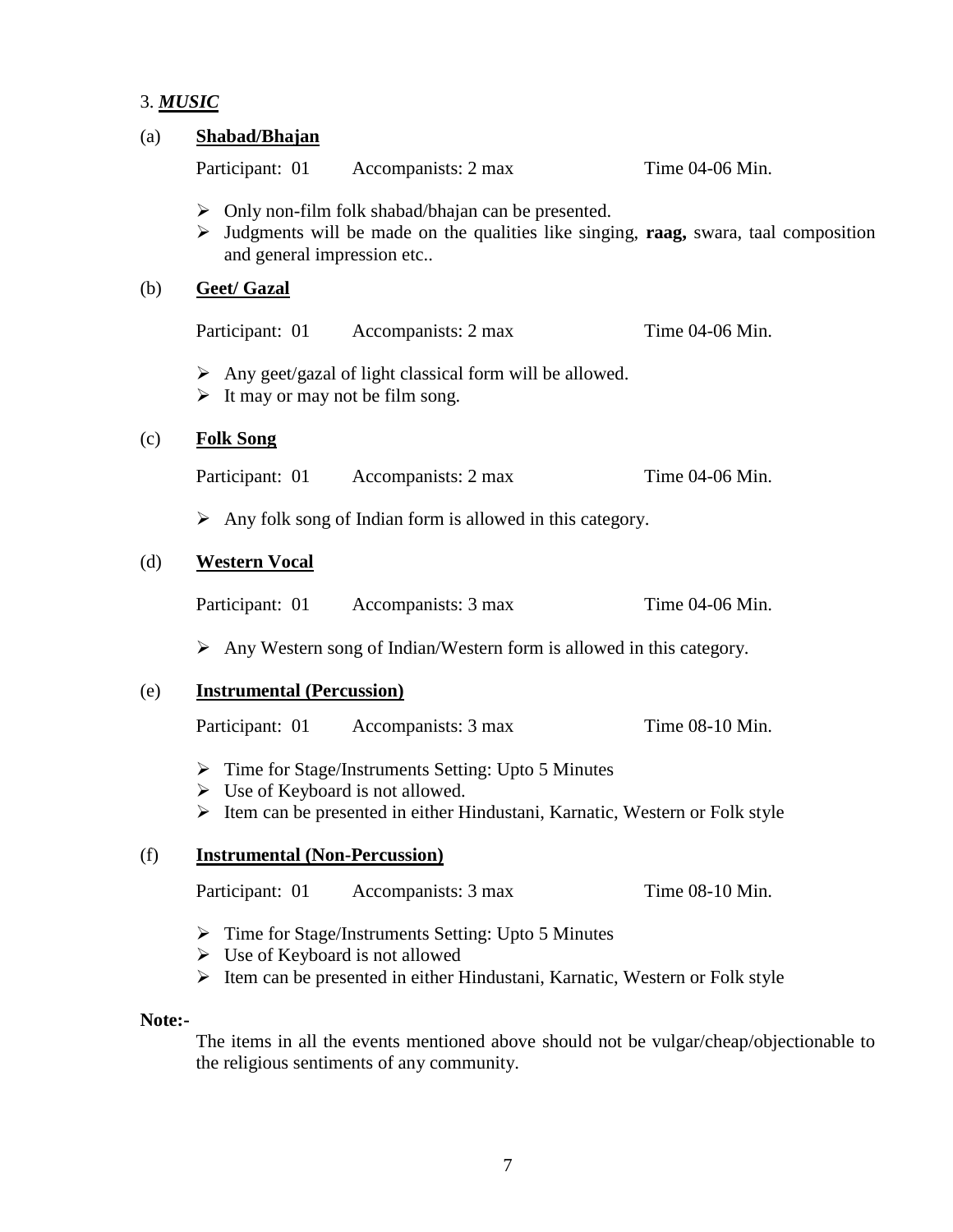## 4. *THEATRE*

#### (a) **Notanki (Bhand or Marasi)**

Participant: 02 Time 04-06 Min.

- $\triangleright$  Any theme of folk, traditional BHAND or MARASI form.
- $\triangleright$  Disciplinary action will be taken against any participant indulging in any type of vulgarity.
- $\triangleright$  The participant may be asked for the screening of the script before the competition.

#### (b) **Skits (Punjabi/Hindi/English/Urdu)**

Participant: upto 06 Time 08-10 Min.

- $\triangleright$  Use of make-up drapery and background music is allowed,
- $\triangleright$  No personal remarks, aspersion, character assassination etc. is allowed.

## (c) **Mimicry**

Participant: 1 Time 04-05 Min

- $\triangleright$  Participant may mimic sound of machines, buds, animals etc. and speeches of well known person etc. including film personalities.
- $\triangleright$  Judgment will be based on skill imitating, variety of sounds and presentation.

#### (d) **Short Film Making Competition**

Participant: Upto 11 Length of film 05-10 minutes

- $\triangleright$  The topic on which the short-film has to be made will be announced on afternoon (03.00 pm) of 08-03-2019.
- $\triangleright$  All the actors and crew members should be student of concerned department.
- $\triangleright$  Use of vulgarity/plagiarism in film is not allowed. The event In-charge has all the rights to censor or reject a film based its content.
- $\triangleright$  All teams will have to submit their short films by 03.00 p.m. on 13-03-2019 in mp4 format along with a storage media (pen-drive). Submitted films must not deviate thematically from the topic. If found so (by the judges), the concerned team will be disqualified from competition.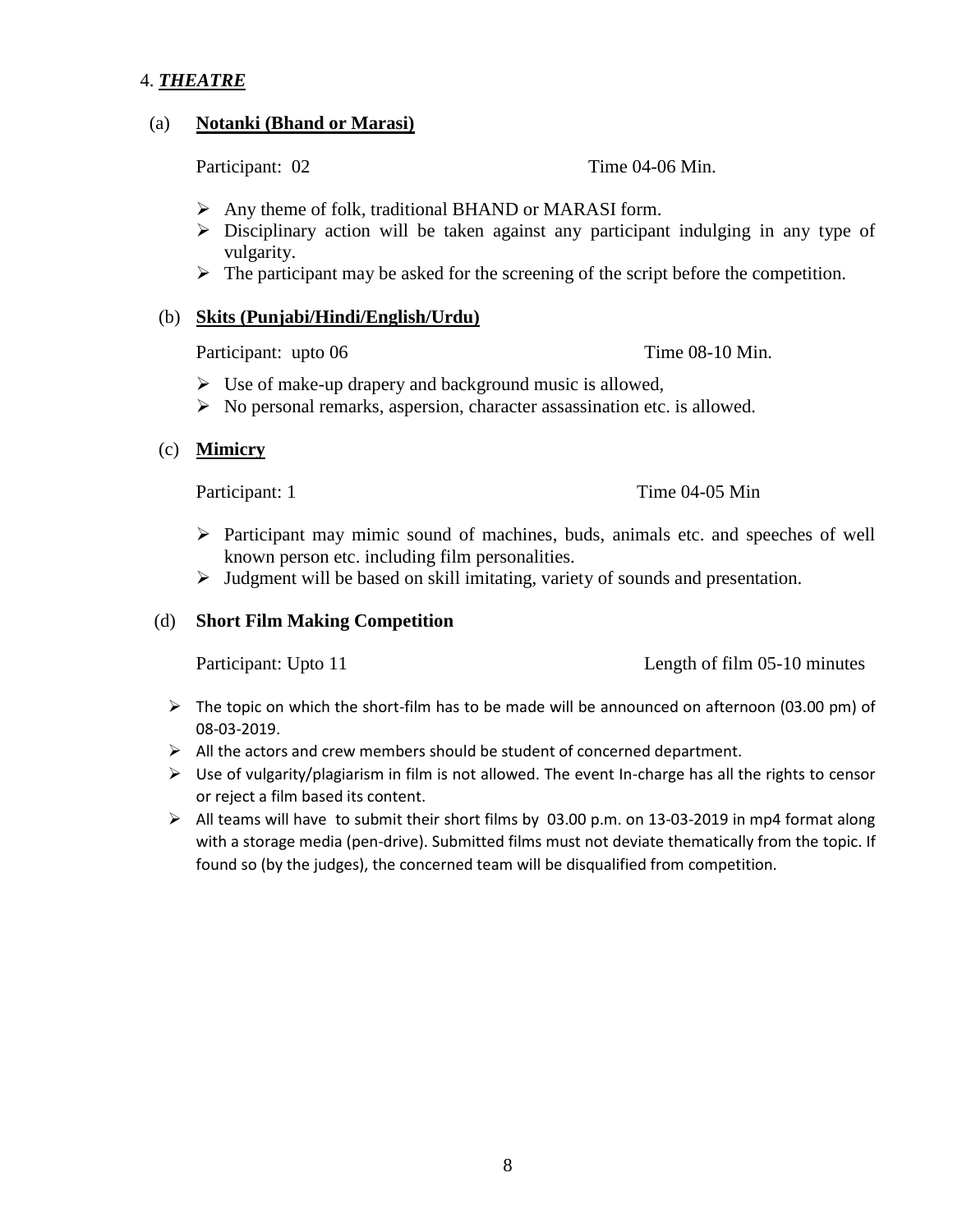## **e) Choreography**

Participants: upto 10 Time 06-08 Min.

- Background music should not be cheap or vulgur, and should not offend anyone' religious sentiments.
- $\triangleright$  Judgment shall be based on theme, presentation of theme and general impression
- Use of props, other than paper, clothe, cardboard, thermocole etc**. is prohibited.**

### **Note:-**

The Performance in all the events mentioned above should not be vulgar/cheap/objectionable to the religious sentiments of any community.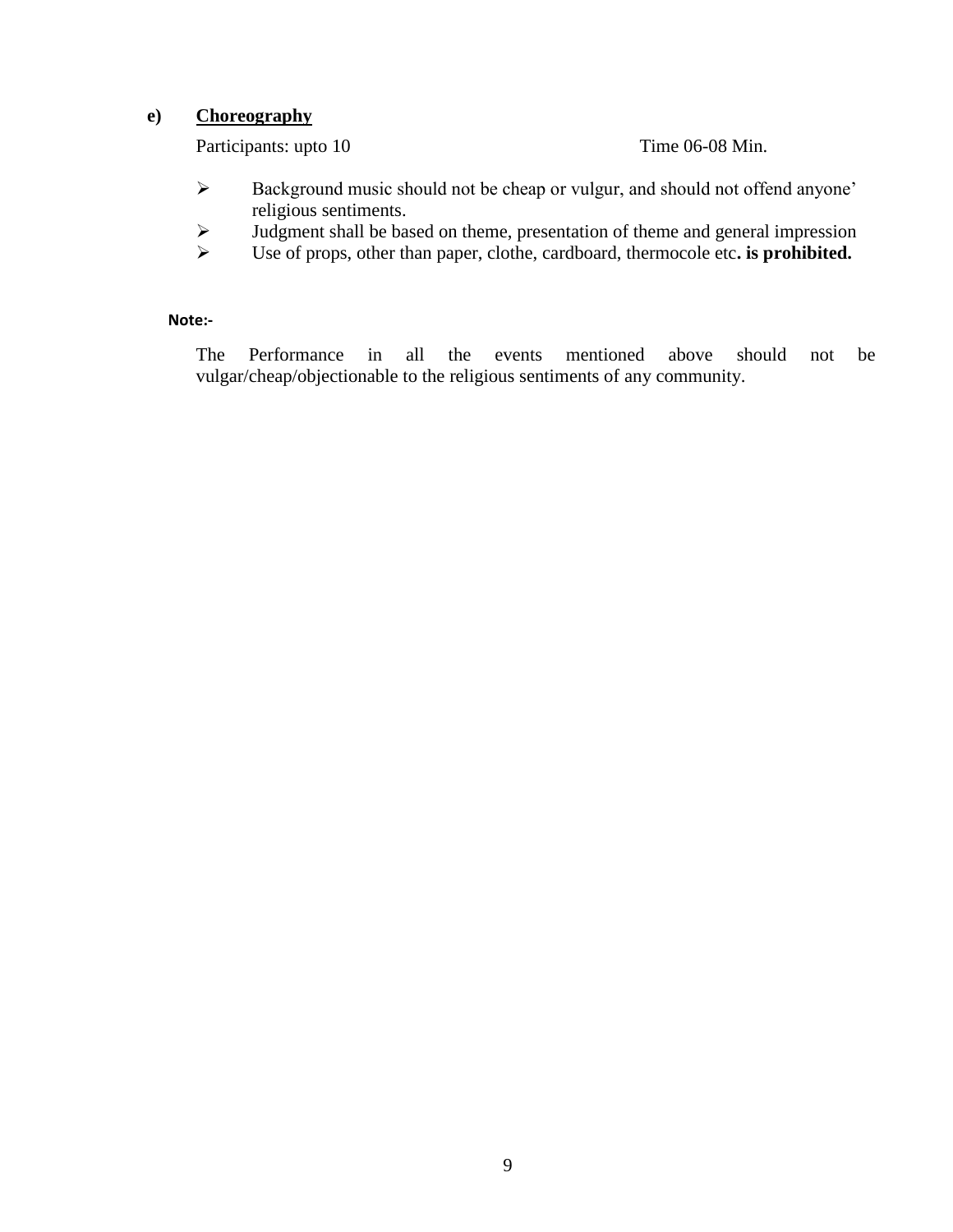## *5. DANCE*

## **a) Western Group Dance**

Participants: upto 08 Time 04-06 Min.

- Any western dance Style Jazz, Brake Dance, Rock or Tap Dance etc can be done on Western Musical beats only.
- $\triangleright$  Emphasis may be given to expression, creativity and synchronization with composition.
- No extra lights will be allowed**.**

## **(b) Bhangra**

Participants: upto 08 Accompanists: 4 Max: Time 10-12 Min.

- $\triangleright$  The team will consist of all boys only.
- $\triangleright$  Only folk dance must be performed.
- $\triangleright$  Indecent or obscene boli is not allowed.
- $\triangleright$  The dance must not include ballet scenes.
- $\triangleright$  The participating team will be responsible for removal of their sets, properties etc. immediately after the Completion of their performance.

## **SUGGESTIONS**

- o Only traditional Punjabi male dress i.e.Kurta, Chadra is recommended. However, Jacket & Turban are also permitted.
- o Only Khunda, Kato & Girdha (Sapp) can be used as aids during the performance.

## **(c) Gidha**

Participants: upto 11 Accompanists: 3 Max: Time 10-12 Min.

- $\triangleright$  Time will be counted with effect from raising of the curtain. In case facility of curtains is not provided, time will be counted with effect from the First beat of the Dholak or the moment/participants start singing whichever earlier.
- $\triangleright$  Dhol is not at all allowed.
- $\triangleright$  Indecent or obscene boli is not allowed.
- $\triangleright$  The dance composition must not include ballet scenes. However traditional Tamasha movements are allowed.
- $\triangleright$  Singing of bolies only by the participants.

## **SUGGESTIONS**

- o Only traditional Punjabi female dress i.e Salwar-Kameez Ghagra-Kurti should be accepted.
- o Actions should be in accordance with the traditional Dholak taals & traditional styles of boli singing.